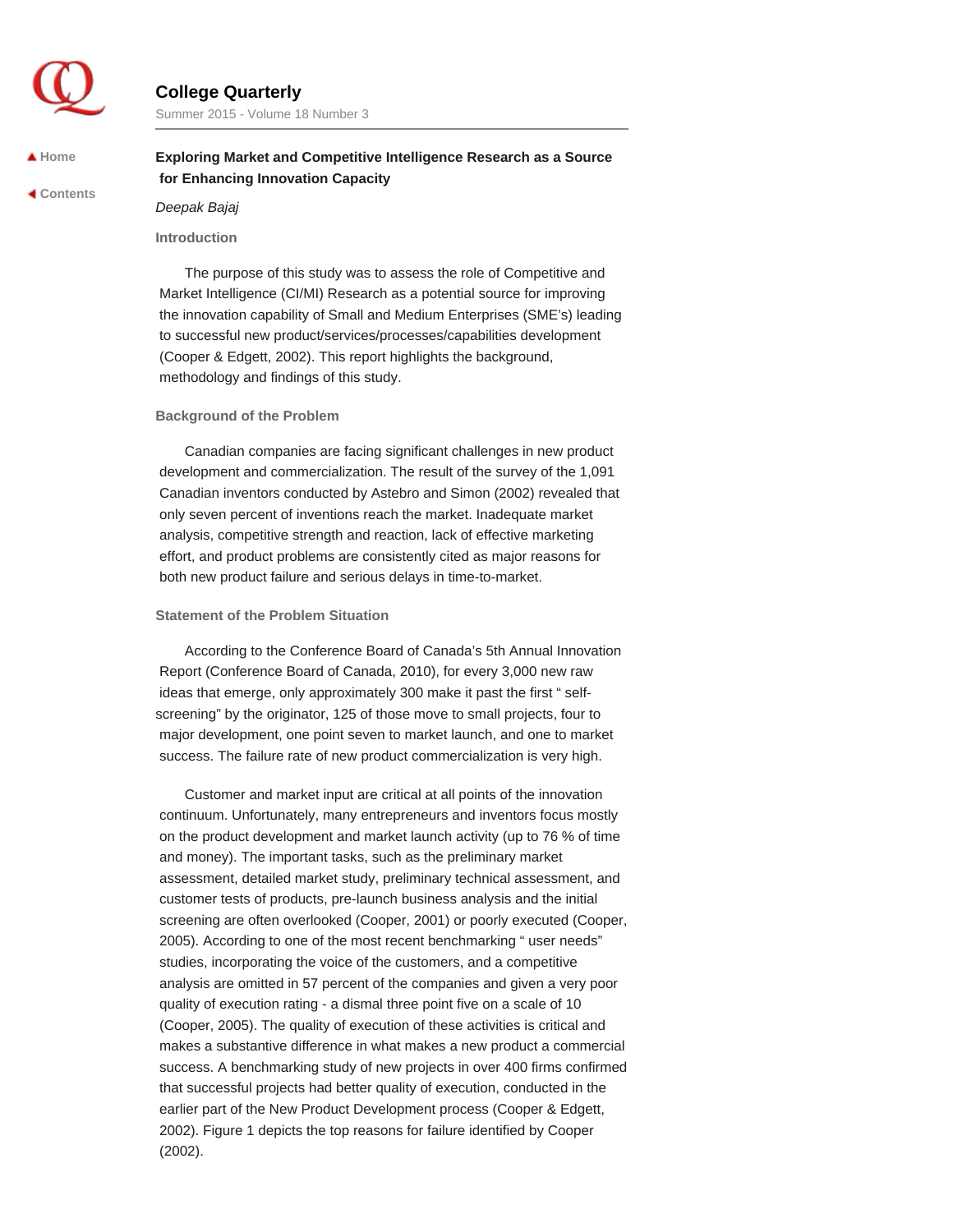

Figure 1 - Top Reasons for failure of Innovations Source: Cooper (2002, p. 28).

Furthermore, a study conducted by Frost and Sullivan in 2009 found that poor understanding of customer needs, lack of competitive/market intelligence and research support to evaluate new product ideas, as well as budgetary constraints are the most serious challenges that Research and Development (R & D) executives face. Figure 2 depicts the typical challenges faced by Research and Development Executives as identified by Frost and Sullivan, (2009).



# What are the typical challenges you face as an R&D executive?

- A. Lack of understanding of CEO's vision (20%)
- B. Lack of quality communication and integration with other departments (55.6%)
- C. Marketing and Sales does a poor job of launching products or services (22.2%)
- D. Poor understanding of customer needs from Sales, Customer Support, Marketing (62.2%)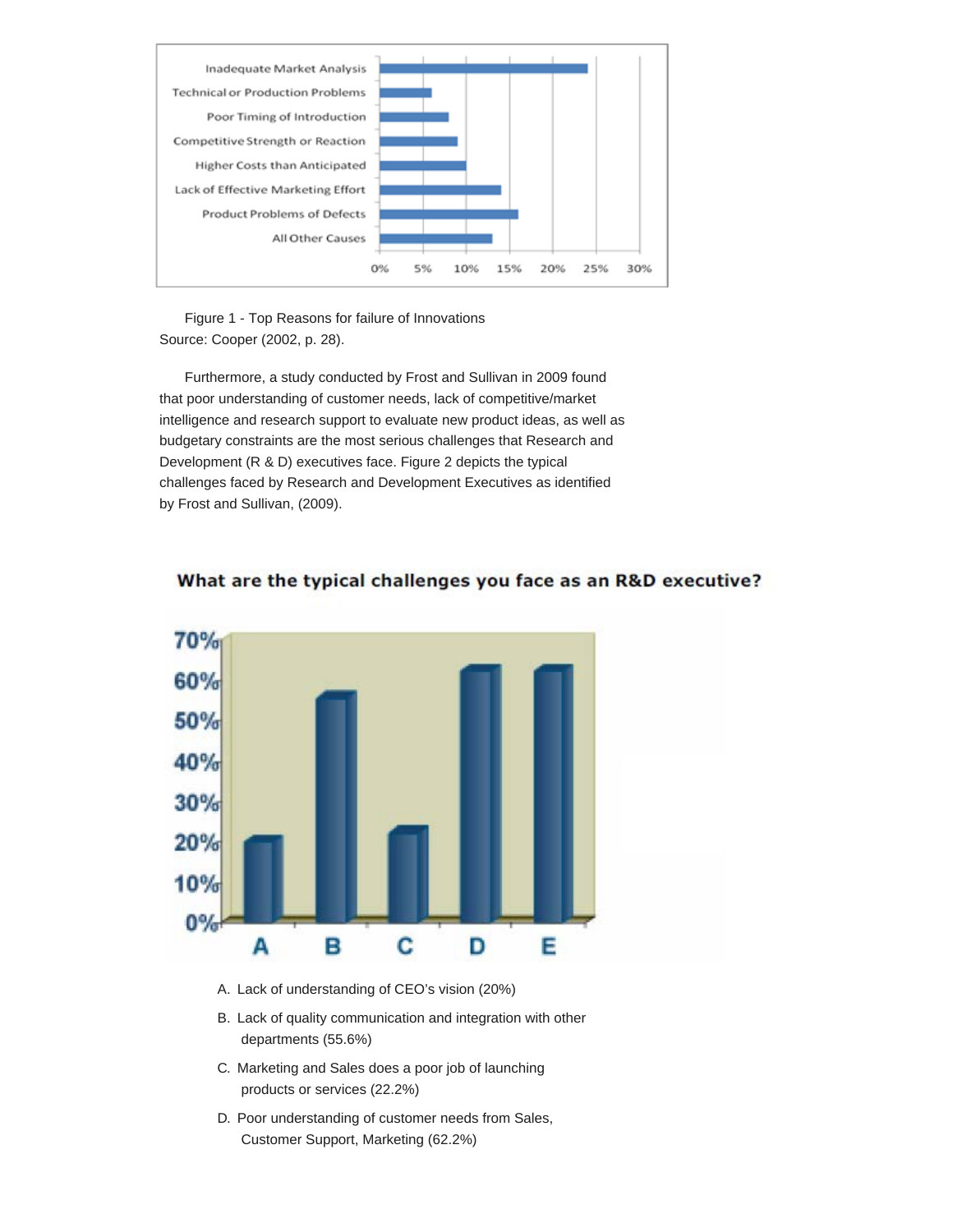E. Lack of competitive intelligence and research support to evaluate new product ideas (62.2%)

Figure 2 - Typical challenges faced by Research and Development **Executives** Source: Frost & Sullivan, 2009 [\(http://www.frost.com/prod/servlet/cpo/166317375\)](http://www.frost.com/prod/servlet/cpo/166317375)

#### **Purpose of the Seneca Study**

While past research has focused on firm age and size to predict survival of small firms (e.g., Dunne et al., 1989), other research such as that of Holtz-Eakin, Joulfaian and Rosen (1994), has tried to understand the effect of owner characteristics on the survival of the business. Other research such as Audretsch (1991), Audretsch and Mahmood (1995) studied the impact of underlying technology on the survival of small businesses while Astebro and Simon (2003) focused their efforts on studying the effect of innovation attributes on survival of innovations.

It was the goal of our study to identify the impact of Competitive and Market Intelligence Research on early stage exits, product development and time to market as well as commercialization success rates of new products, thereby adding value to the new product development process and improving the innovation capability and survival of a firm.

#### **Significance of the Study**

According to the Conference Board of Canada report (2010) on " How Canada Performs" in comparison to other OECD countries, Canada has consistently received a D grade in Innovation and has been ranked 13th among the 16 countries ranked. While countries such as Switzerland, U.S., Japan and Ireland that have received high overall scores have developed national strategies around innovation, it is ironic that Canada with some great inventions and inventors, scores poorly on innovation. As the Conference Board points out, this is because Canada does not rely on innovation as much as its peers do.

The Conference Board of Canada defines innovation as "a process through which economic or social value is extracted from knowledge through the creating, diffusing, and transforming of ideas - to produce new or improved products, services, processes, strategies, or capabilities".

In reviewing the 21 indicators of innovation performance measures categorized under creating, diffusing and transforming ideas, it is evident that, while Canada scores high on the top three indicators of creation, namely scientific articles, top cited papers index, and Public Research and Development (R & D) spending, it scores poorly on most of the other indicators of diffusing and transforming ideas. To some extent, this is consistent with the challenge of having strong inventions but scoring poorly on innovation.

However, it is important to emphasize the distinction between invention and innovation as a source of economic and social value. To illustrate this at a firm level, while Sony launched, with some success, a new invention, the "WalkMan", as a portable music device 22 years back. Then MP3 players provided the facility to store a huge number of songs on a portable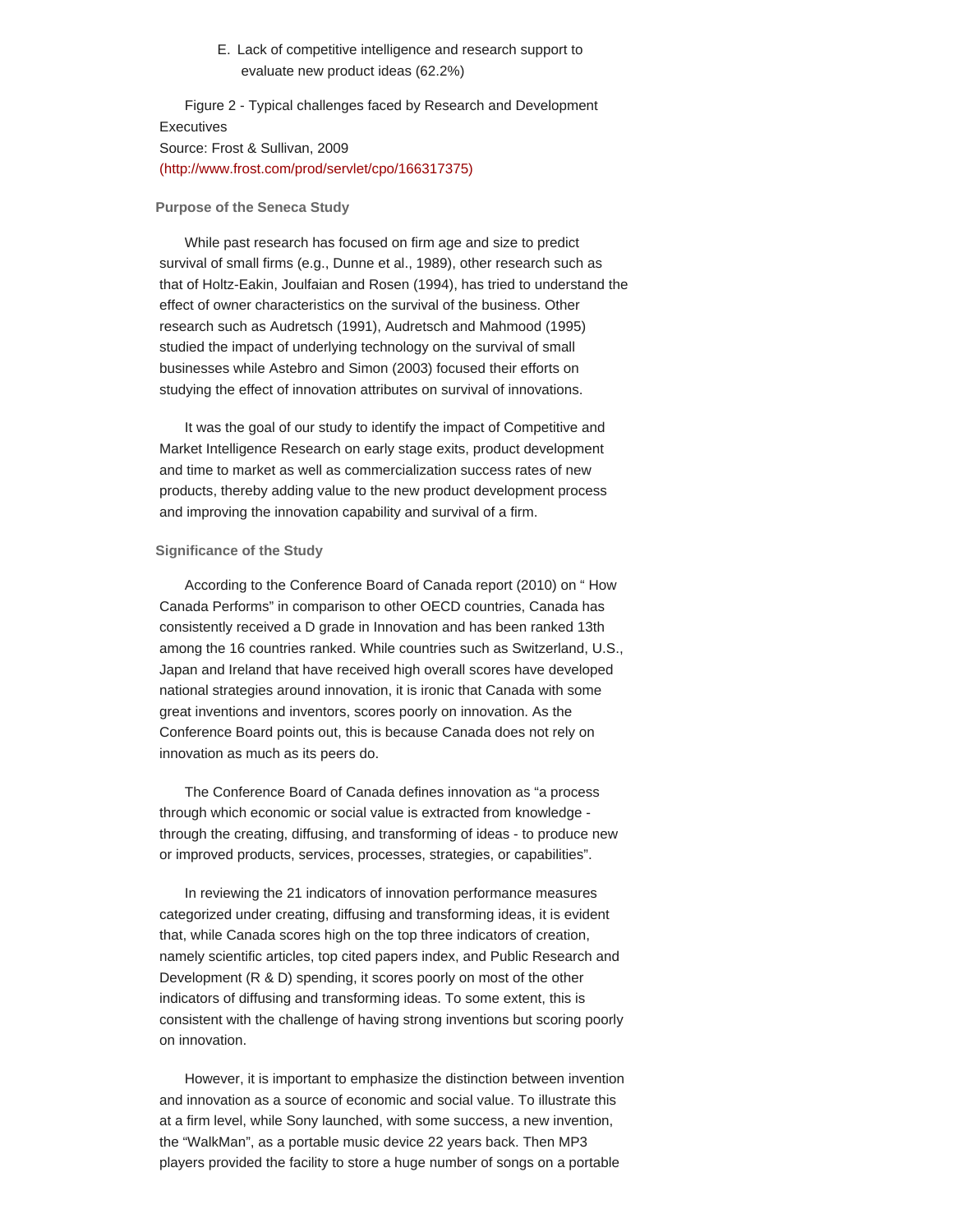music device, and it was in 2001 that Apple "innovated" with design, ergonomics and ease of use to alter the music ecosystem, thereby creating significant economic and social value that dwarfed all previous achievements of other companies. Apple is well known for its in-depth knowledge of its customers known and latent needs and creating products to meet them.

**The Seneca Project: Market and Competitive Intelligence Research Service provided by Seneca Industry Innovation**

To address some of the problems related to increased time to market and new product failures identified earlier, Seneca Industry Innovation developed and implemented a novel approach and process for Market and Competitive Intelligence Research, a decision support tool for use in project evaluation, product design and development and commercialization. Since 2004 Seneca Industry Innovation assisted more than 250 Ontario Small and Medium Sized Enterprises (SME), funding agencies, provincial government and investors.

SMEs generally do not have the resources needed to conduct innovation research. However, they are the major employers of college graduates, and because of their vocational relevance mandate, the colleges have a long history of strong relationships and partnerships with SMEs. For these reasons, the Ontario colleges are in a unique position to assist these important players in the Canadian economy, both in preparing a workforce able to contribute to the innovation agenda of their employers, and to assist with research as needed.

We work with a variety of clients from diverse industry sectors and at different stages of the innovation continuum. Market and Competitive Intelligence Research has been used for improving the Research and Development process for revitalizing or modifying a product, benchmarking, getting potential customer input about their preferences and understanding the competitive environment. Competitive and Market Intelligence has also been used by our clients as a decision-support tool in the early stages of commercialization to identify market opportunities, evaluate the demand for new products, learn about market trends, screen the ideas and size up opportunities. In addition, it has been used by companies and investors in the later stages of commercialization to analyze the risk of investment, building sales and marketing strategies and the positioning of new product. Listed below are a few examples of projects that we completed.

One of our clients, Unified Corporation, the Canadian manufacturer of refrigeration systems, was developing a new energy-saving system for commercial refrigerators. In order to make a decision on whether the investment in the new system research and development was viable, the company required Competitive and Market intelligence research to determine key competitors, their market share and the size of the market. Competitive Intelligence and Market Intelligence Research was conducted by Seneca Industry Innovation to help with decisions regarding viability of investments in research and development, evaluation of the effect of energy efficiency on the buying decision of commercial refrigeration units over the past several years as well as the company's outsourced manufacturing plans.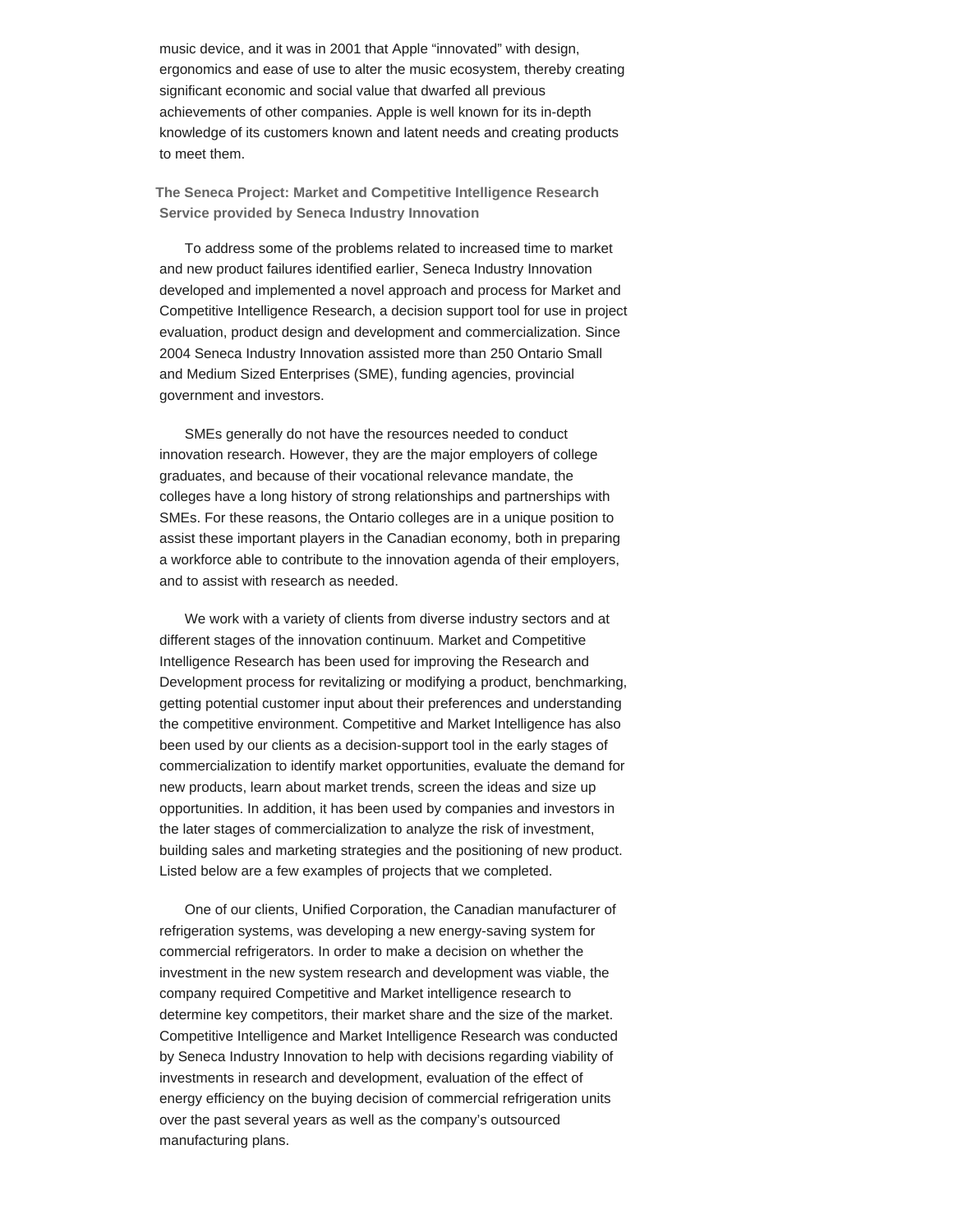Another client, The Electric Tractor Corp. designs, assembles and markets the Electric OX series of small utility tractors. Seneca Industry Innovation provided the client with market intelligence research to gain a better understanding of the market size, growth potential, future market opportunities for lawn and garden tractors, sub-compact and compact utility tractors, industrial towing and forecast for the U.S., North America and abroad. This information provided key inputs for the business and strategic planning activities and direction for product re-designing and commercialization.

### **The Seneca Study**

The Seneca study sought to assess the impact of the Competitive and Market Intelligence Research service for its impact on enhancing the innovation capability as perceived by a purposive sample of SME clients consisting of all clients who had used the service between 2005 and 2009.

The following questions drove this assessment as perceived by the participating clients:

- 1. Used as a decision-support tool, which area(s) of decision-making benefited from Competitive and Market Intelligence Research?
- 2. What aspect of the functioning of the company benefited from the findings of Competitive and Market Intelligence Research?
- 3. If there would be repeat use of the Competitive and Market Intelligence Research service by the respondent, what would be the primary application areas?
- 4. What impact did Competitive and Market Intelligence Research have on the company's decision-making?
- 5. What was the level of satisfaction with the Competitive and Market Intelligence Research services received?

#### **Research Design and Methodology**

The study was a mixed-methods exploratory descriptive research design based on both quantitative data and qualitative participants' perceptions. Consistent with Creswell's (2009) descriptions, the quantitative data provided an understanding of the frequency of variables assessed, while the qualitative data provided deeper insights into the perceptions of the participants.

Of the 116 participants invited to participate in an on-line survey (Appendix B), 35 were SME clients who had received their Competitive and Market Intelligence Research reports, six months earlier. This time period of 2005-2009 was chosen so that the clients would have had enough time to have utilized the findings of the Competitive and Market Intelligence Research and experienced its outcomes so as to be able to respond credibly. The questionnaire (Appendix B) was administered electronically on May 31, 2010 by a third party, the College's Office of Institutional Research and Planning, and the response report was generated on June 16, 2010. All 35 clients purposely selected for this study completed the online questionnaire and all had completed the Feedback Form (Appendix A)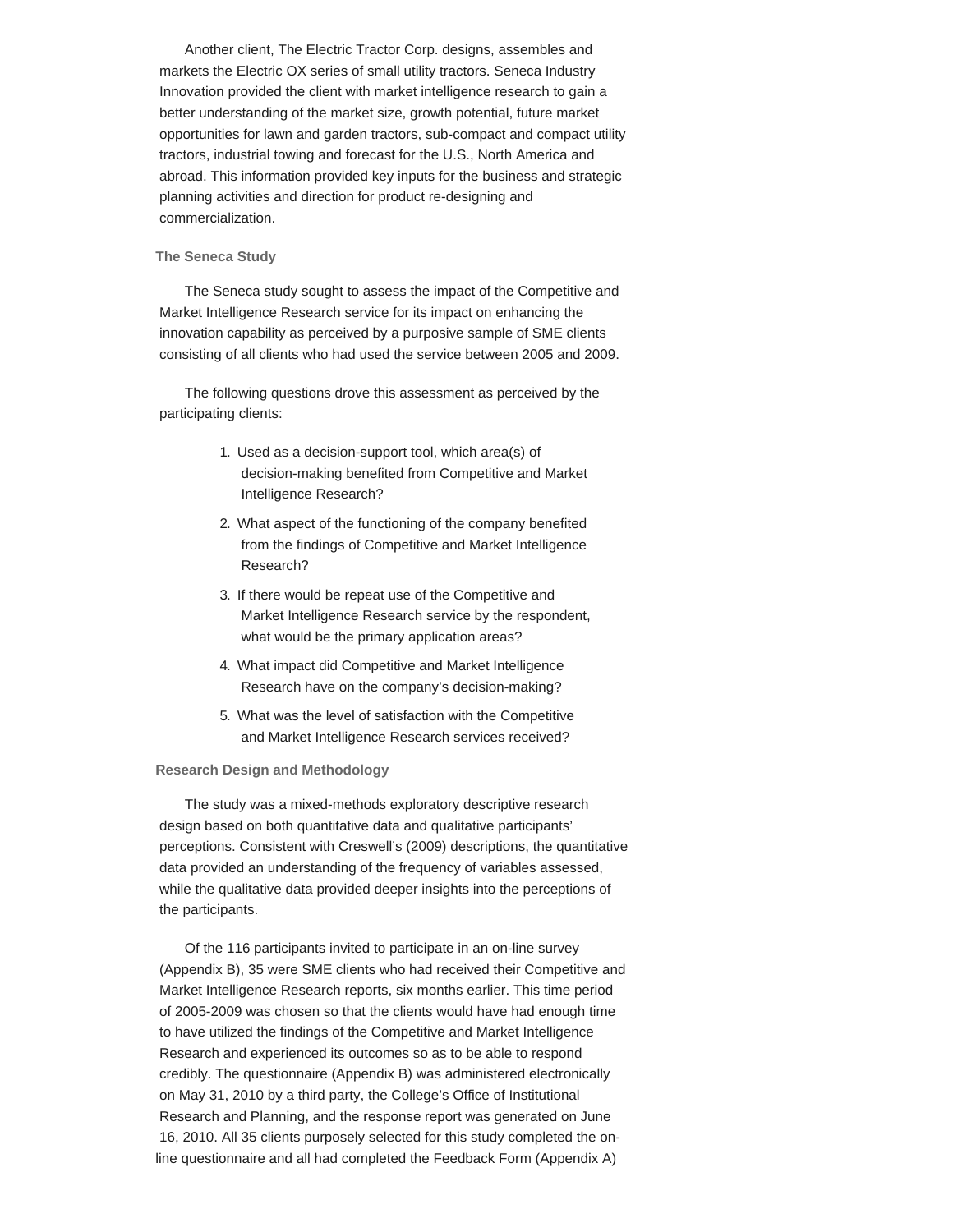### **Data Collection**

The data were collected by two different means: the Feedback Form (Appendix A) that is routinely sent to all clients upon completion of the service, and an online quantitative questionnaire survey (Appendix B) administered six months later. The " Client Testimonials" included in the findings are those reported on the Feedback Forms (Appendix A) of the participants, and only those of the participants who provided their explicit consent at the bottom of the form.

#### **Data Analysis**

Frequencies and per cents of the quantitative data were calculated and reported in the findings. Themes were identified and analysed from the qualitative comments received.

#### **Scope and Limitations**

Although the problem situation addressed by the study is macro in nature, the study itself was micro in scope and was limited to exploring only one aspect of a potential solution. Because of the purposive selection of the participants, the findings cannot be generalised beyond the participants. However, the findings will be of interest and valuable to other SMEs who face similar multi-faceted challenges and to college programs that seek to assist them in addressing these.

An extended study with a larger sized and randomly selected sample would need to be conducted to determine if the promising findings of the current study would hold true for other similar programs and clients.

# **Findings**

The findings are reported in relation to the response of the participants to the Research Questions that drove this study.

**Research Question #1: Used as a decision support tool, which area(s) of decision-making benefited from Competitive and Market Intelligence Research?**

Competitive and Market Intelligence Research was perceived to have provided numerous and a variety of benefits as a decision-making tool for the respondents who are from Small and Medium sized Enterprises. As to the two areas of decision-making that were identified most frequently as benefiting from CI/MI results, business planning was selected most frequently (by 57.1% of the respondents) and, gaining an understanding of its competitors was selected by 48.6% of the respondents. In addition, CI/MI research was thought to provide benefits to the clients' strategy formulation and identifying trends efforts, with response frequencies of 34.3% and 31.4% respectively. Other benefits that the clients reported included inputs for their research and development efforts (22.9%) and inputs for improving sales and product design and development – both selected by14.3% of respondents. Based on the low response rate of 11.4%, the clients did not generally see that the research had contributed substantially to gaining investments for their company. Figure 3 depicts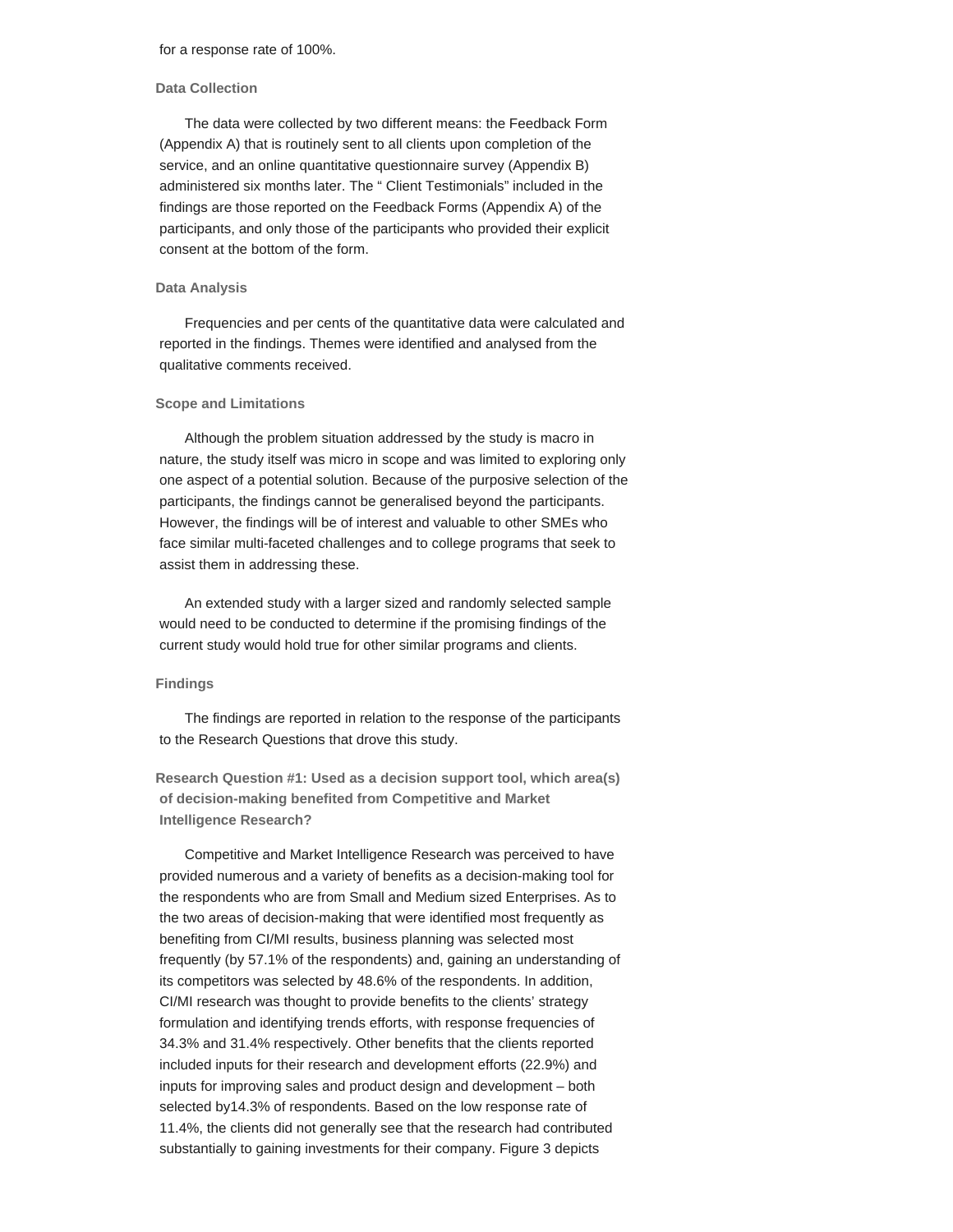these findings.

| <b>Response</b>                   | <b>Chart</b> | <b>Frequency</b>       | <b>Number</b> |
|-----------------------------------|--------------|------------------------|---------------|
| <b>Business Planning</b>          |              | 57.1%                  | 20            |
| Understanding the<br>Competition  |              | 48.6%                  | 17            |
| <b>Improving Sales</b>            |              | 14.3%                  | 5             |
| Product Design and<br>Development |              | 14.3%                  | 5             |
| Strategy<br>Formulation           |              | 34.3%                  | 12            |
| <b>Identifying Trends</b>         |              | 31.4%                  | 11            |
| Investments                       |              | 11.4%                  | 4             |
| Research and<br>Development       |              | 22.9%                  | 8             |
| Other (Please<br>specify)         |              | 11.4%                  | 4             |
|                                   |              | <b>Valid Responses</b> | 35            |
|                                   |              | <b>Total Responses</b> | 35            |

Figure 3 - Responses to Survey Question 1: "In which of the following areas did you find the Competitive and Market Intelligence research, a useful tool for you decision making"? (Choose all that apply)

**Research Question #2: What aspect of the functioning of the company benefited from the findings of Competitive and Market Intelligence Research?**

The responses to survey question 2 (Figure 4) support the findings in survey question 1 (Appendix B) in that 56.3% of the respondents reported they benefitted from an improved understanding of their competitors and the competitive landscape, and 43.8% benefited from having received valuable input for their strategic planning. And, probably as a result of this, a further 21.9% reported their R & D had benefited from having received inpu. Furthermore, 21.9% also felt they gained both a competitive advantage and input for their R & D as a result of CI/MI research. Eighteen point eight percent reported that the research provided input for commercialisation, and 12.5% reported improved products and services. However, none found the CI/MI useful for mergers or acquisitions.

| <b>Response</b>                 | <b>Chart</b> | <b>Frequency</b> | <b>Number</b> |
|---------------------------------|--------------|------------------|---------------|
| Improved<br>Products/Services   |              | 12.5%            | 4             |
| Increased<br>Revenue/Sales      |              | 6.3%             | 2             |
| Increased<br>Funding/Investment |              | 6.3%             | 2             |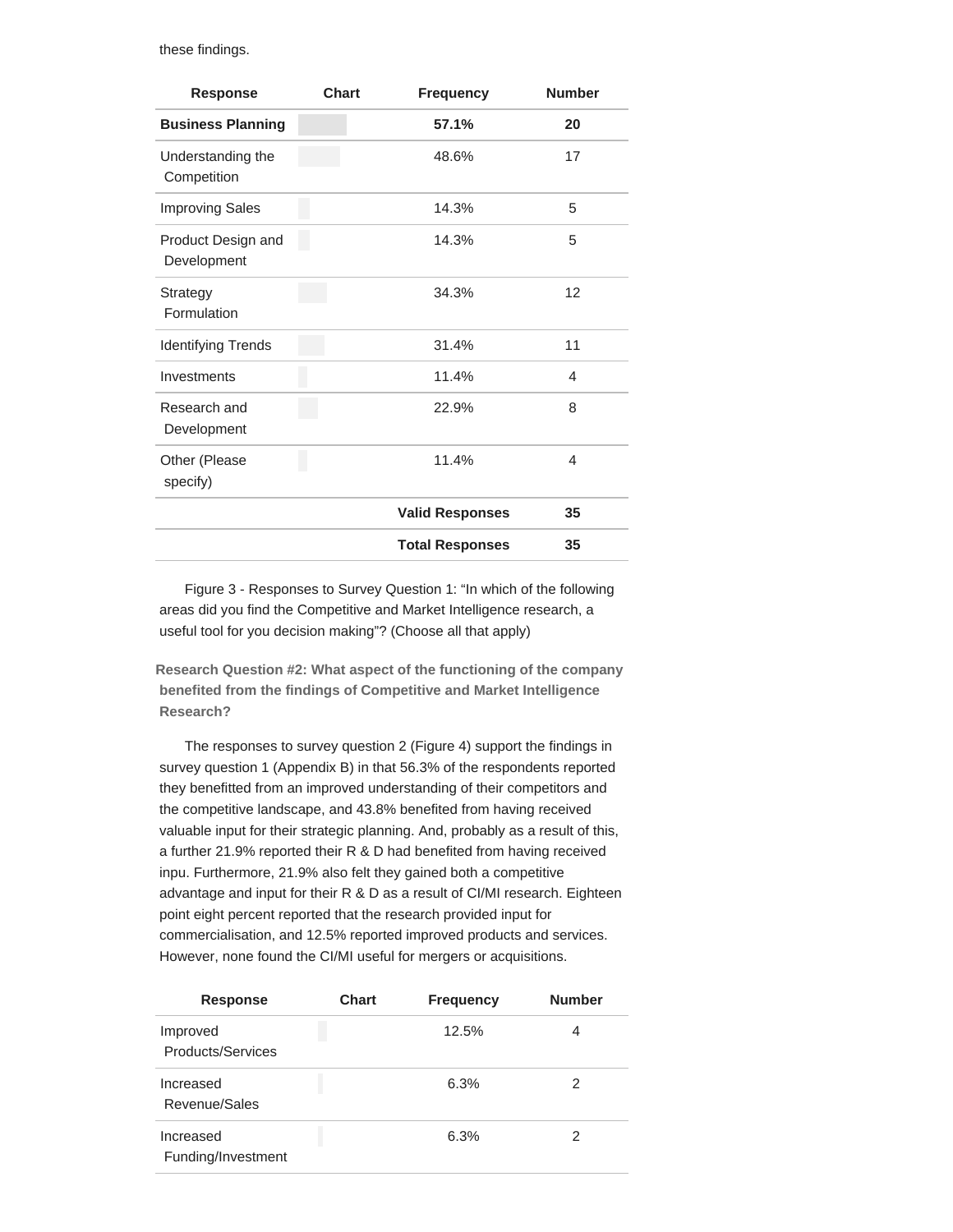| <b>Better Understanding</b><br>of Competition  | 56.3%                            | 18             |
|------------------------------------------------|----------------------------------|----------------|
| <b>Time Saving</b>                             | 18.8%                            | 6              |
| Valuable Information<br>for Strategic Planning | 43.8%                            | 14             |
| <b>Gained Competitive</b><br>Advantage         | 21.9%                            | $\overline{7}$ |
| Input for R D                                  | 21.9%                            | $\overline{7}$ |
| New Suppliers,<br>Vendors                      | 9.4%                             | 3              |
| Merger/Acquisition                             | 0.0%                             | 0              |
| Research and<br>Development                    | 22.9%                            | 8              |
| <b>New Customers</b>                           | 6.3%                             | 2              |
| Input for<br>Commercialization                 | 18.8%                            | 6              |
| Other (Please specify)                         | 12.5%                            | 4              |
|                                                | Valid<br><b>Responses</b>        | 32             |
|                                                | <b>Total</b><br><b>Responses</b> | 32             |

Figure 4 - Responses to Survey Question 2: "In which of the following areas, did your organization benefit from the Competitive and Market Intelligence Research"? (Choose all that apply)

**Research Question #3: If there would be repeat use of the Competitive and Market Intelligence Research service by the respondent, what would be the primary application areas?**

As depicted in Figure 5, the distribution of response frequencies to survey question 3 regarding areas where the respondents would most likely use CI/MI research in the future, suggest a sound understanding of its benefits. For 56.3% of respondents, preliminary market assessment would be why they would want to use CI/MI research in the future, whereas, for 50% of respondents, it would be to determine target markets and market entry strategy. Similarly, 50% would use it for business planning, which is consistent with the responses to survey question 1. Other areas that were consistent with responses to survey question 1 were the 40.6% response frequency for both understanding competition and for research and development as primary application areas for future use. Strategy formulation (34.4%), identifying trends (31.3%), understanding consumer needs and buying patterns (25%), and product design and development (15.6%) were other primary application areas for future CI/MI research cited by participants.

The Feedback Form (Appendix A) provided an opportunity for participants to comment on the importance of CI/MI Research for SME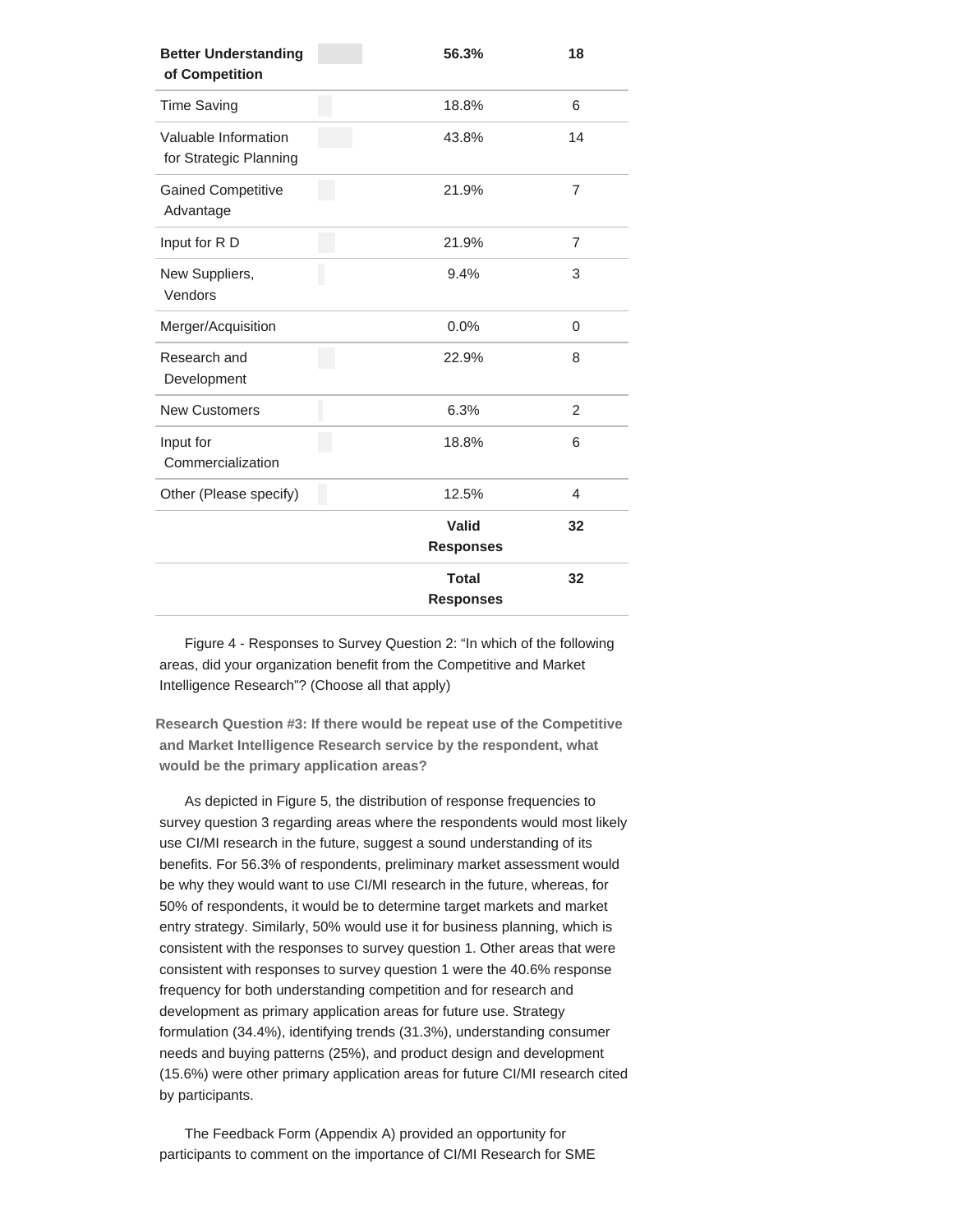clients. The CEO of Unified Corporation and participant in this study, provided the following assessment of the competitive intelligence service, " It is imperative that any established or new business engage professional researchers, such as those at Seneca Industry Innovation, to provide a clear picture of the competitive landscape in which they operate" (Comment in the Feedback Form).

| Response                                                                 | <b>Chart</b> | <b>Frequency</b>       | Count |
|--------------------------------------------------------------------------|--------------|------------------------|-------|
| <b>Preliminary Market</b><br><b>Assessment</b>                           |              | 56.3%                  | 18    |
| <b>Evaluating Product'</b><br>s Commercial<br>Potential                  |              | 34.4%                  | 11    |
| Product Design and<br>Development                                        |              | 15.6%                  | 5     |
| Determining Target<br><b>Markets and Market</b><br><b>Entry Strategy</b> |              | 50.0%                  | 16    |
| <b>Identifying Trends</b>                                                |              | 31.3%                  | 10    |
| <b>Strategy Formulation</b>                                              |              | 34.4%                  | 11    |
| Ideas screening                                                          |              | 12.5%                  | 4     |
| <b>Business Planning</b>                                                 |              | 50.0%                  | 16    |
| Investments                                                              |              | 12.5%                  | 4     |
| Research and<br>Development                                              |              | 40.6%                  | 13    |
| Accessing changes<br>in business<br>environment                          |              | 9.4%                   | 3     |
| Understanding the<br>competition                                         |              | 40.6%                  | 13    |
| <b>Improving Sales</b>                                                   |              | 12.5%                  | 4     |
| Understanding the<br>buying patterns and<br>needs of the<br>consumers    |              | 25.0%                  | 8     |
| Other (Please<br>specify)                                                |              | 9.4%                   | 3     |
|                                                                          |              | <b>Valid Responses</b> | 32    |
|                                                                          |              | <b>Total Responses</b> | 32    |

Figure 5 - Responses to Survey Question 3: "When thinking about the reasons for using CI/MI in the future, what would you use it for"? (Choose all that apply)

**Research Question 4: What impact did Competitive and Market**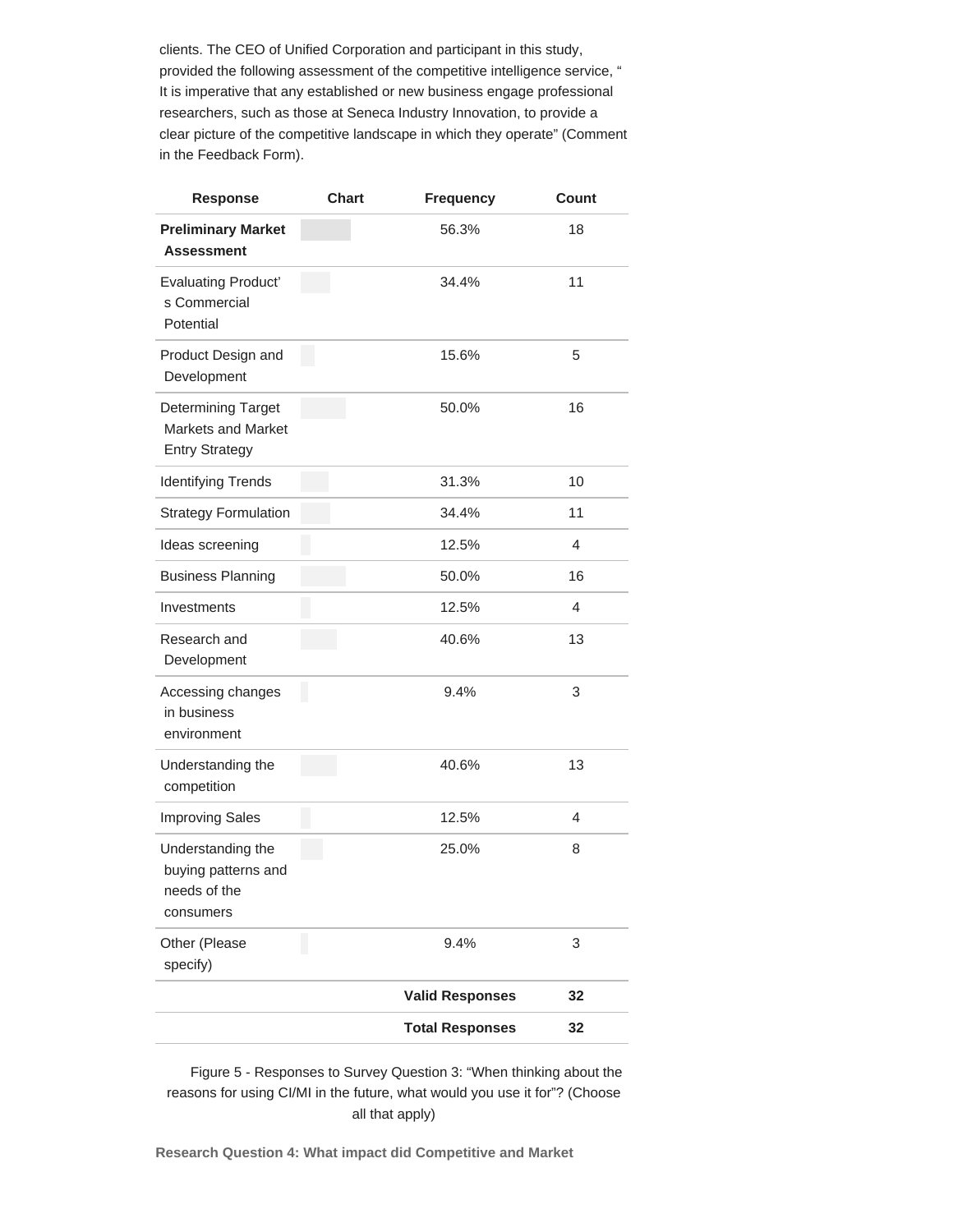**Intelligence Research have on the company's decision making?**

Participants were asked to rate on a five-point Likert-type response scale, ranging from no impact (1) to very strong impact (5), the impact of CI/MI research on their company's decision-making. Just over half (51.7%; n=15) rated the impact as strong to very strong, and 24.1% rated it as very strong. Again, this is consistent with the earlier feedback. However, two respondents (6.9%) selected no impact as their response. Figure 6 reports these findings.

In the Feedback Form (Appendix A) completed by a client upon receiving the CI/MI Research Report for his SME stated,

I now have a definite direction to modify my design to meet the already existing market demand and I am confident that there is a market (because of the research) for this modified product with specific characteristics that I will manufacture that match the features, capacity and needs that the established market wants and demands. (Kurt Repole, CEO, Evolve)

| <b>Response</b>         | <b>Chart</b> | <b>Frequency</b>       | Count |
|-------------------------|--------------|------------------------|-------|
| 1 no impact             |              | 6.9%                   | 2     |
| 2                       |              | 20.7%                  | 6     |
| 3                       |              | 20.7%                  | 6     |
| 4                       |              | 27.6%                  | 8     |
| 5 very strong<br>impact |              | 24.1%                  | 7     |
| Not Answered            |              |                        | 2     |
|                         |              | <b>Valid Responses</b> | 29    |
|                         |              | <b>Total Responses</b> | 31    |
|                         |              |                        |       |

The benefits referred to in his quote pertain to the early stages of the R & D continuum.

Figure 6 - Survey question 4 asked: "How do you rank the impact of competitive and market intelligence on your decision making"? (Respondents could only choose a single response)

**Research Question 5: What was the level of satisfaction with the Competitive and Market Intelligence Research services received?**

Survey question 5 asked the respondents to rate their level of satisfaction with the service overall - again on a five-point Likert-type response scale, ranging from not satisfied (1) to very satisfied (5). Figure 7 reports the findings. It is noteworthy that 62% of the respondents were satisfied or very satisfied with the CI/MI research service they had received from the Seneca project - more than a third of whom were very satisfied. However, it was disturbing to see that 10.3% (n=3) were not satisfied. Unfortunately, the survey did not ask the respondents to clarify why they were or were not satisfied.

| Response | Chart | Frequency | <b>Count</b> |
|----------|-------|-----------|--------------|
|----------|-------|-----------|--------------|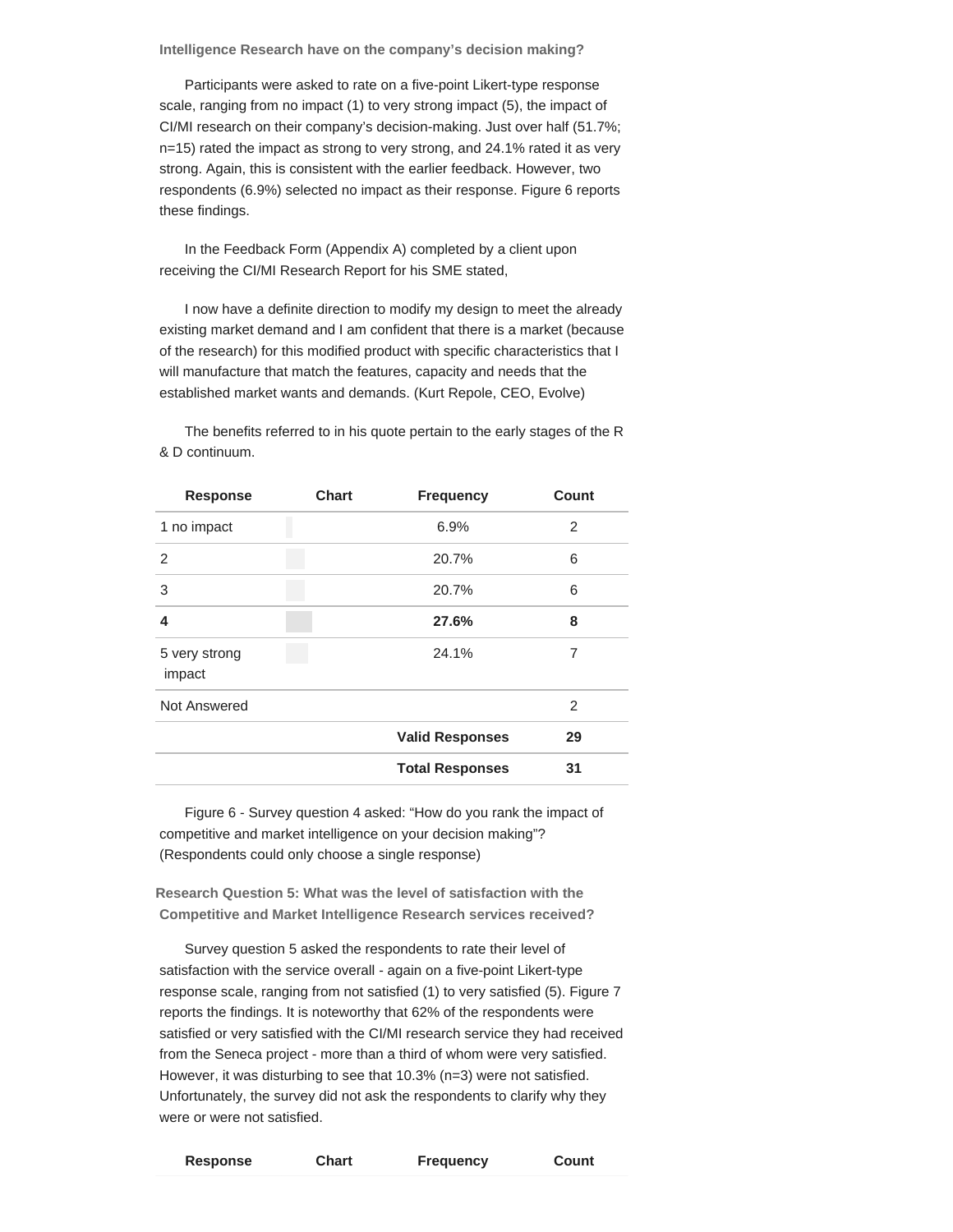| 1 not satisfied  | 10.3%                     | 3     |
|------------------|---------------------------|-------|
| 2                | 10.3%                     | 3     |
| 3                | 17.2%                     | 5     |
| $\overline{4}$   | 24.1%                     | 7     |
| 5 very satisfied | 37.9%                     | 11    |
| Not Answered     |                           | 1     |
|                  | Mean                      | 3.690 |
|                  | <b>Standard Deviation</b> | 1.365 |
|                  | <b>Valid Responses</b>    | 29    |
|                  | <b>Total Responses</b>    | 30    |
|                  |                           |       |

Figure 7. Survey question 5 asked: "How would you rate your overall level of satisfaction with our service? " (Respondents could only choose a single response)

### **Summary of Findings**

The main themes identified in the written responses to the questionnaire survey were: (1) primary market assessment and evaluating commercial potential of products; (2) identification of target market and market entry strategy, and (3) application at the pre-commercialization stage of the R & D continuum.

**Preliminary Market Assessment and Evaluating Commercial Potential of Products**

With a cumulative response frequency of 90.7%, preliminary market assessment (56.3%) and evaluating the products commercial potential (34.4%) clearly emerged as the two dominant reasons that the respondents would undertake CI/MI research in the future. This speaks to the perception of the value of CI/MI research in these applied areas. This is also consistent with what is identified in the literature, (e.g, Cooper, 2000), that is, the need for the SME's to undertake upfront homework including market and competitive analyses, research on the customers' needs and wants, concept testing, and technical and operations feasibility assessments leading to the preparation of a full business case prior to beginning serious development work.

CI/MI research can potentially contribute to a reduction in new product failures, a problem confronting Canadian companies, as identified in the Conference Board of Canada report (2010) cited above.

# **Identification of Target Market and Market Entry Strategy**

A cumulative response frequency of 75%, identification of target market and market entry strategy (50%) coupled with a superior understanding of the needs of the customers and their buying patterns and behaviours (25%) clearly speaks to the potential of CI/MI research in enhancing the innovation capability of SMEs. This would happen through improved product development as well as marketing efforts as a result of a better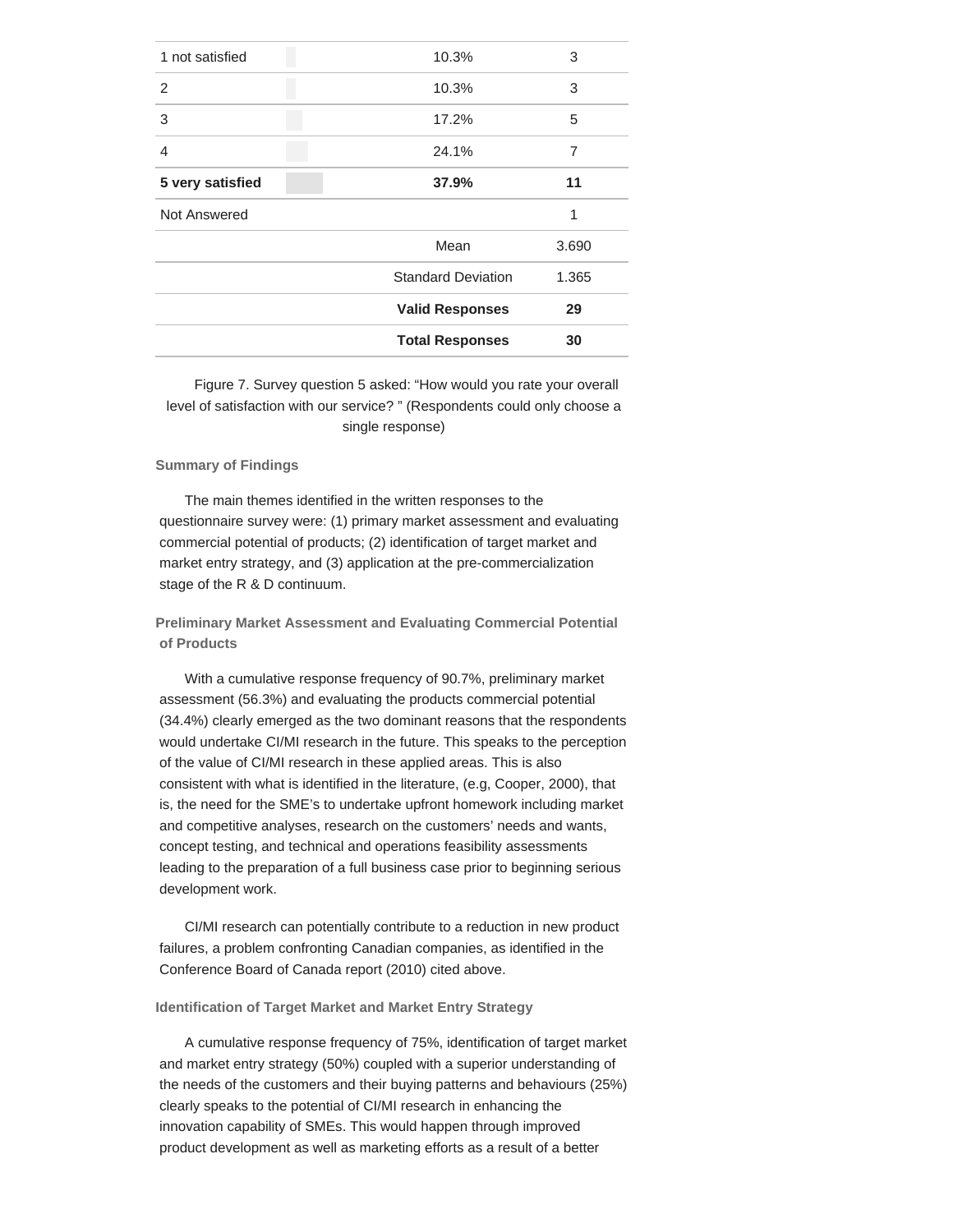understanding of the consumer and the target market that would be catered to. This would directly address the problem of the lack of effective marketing efforts. Input for research and development with a response frequency of 40.6%, along with identification of trends with a frequency of 31.3% and input for product design and development with a frequency of 15.6%, would all be made available by CI/MI research, and would greatly contribute to the development of superior products/service/ processes/capabilities.

Market and Competitive Intelligence services could be utilized as a decision-support tool, to assist with decision-making pertaining to project evaluation, product design and development, and commercialization.

**Application at the Pre-commercialization stage of the R & D Continuum**

The third cluster of applications/uses that were perceived by the respondents to add the greatest value of CI/MI research and therefore might be a reason to undertake CI/MI research, are at the precommercialization stage of the R & D continuum. Business planning with a response frequency of 50%, strategic planning with a response frequency of 34.4%, and understanding of competitors, with a response frequency of 40.6% cumulatively have the potential to make a substantive positive impact on the commercialization efforts of an SME through informed, targeted and strategic decision-making.

CI/MI research can lead to improved product development as well as targeted marketing efforts. This can play a key role in tackling the problems of new product failures and serious delays in time to market that have been attributed to poor marketing efforts (Cooper, 2000).

#### **Conclusions**

Based on the findings above, CI/MI service has the potential to contribute to enhancing a company's innovation capability by adding value at different stages of the research and development continuum, particularly at the early assessment stage as well as at a pre-commercialization stage. CI/MI research can lead to qualitative improvements in commercialization efforts. This, in turn, can contribute to a reduction in the high failure rate of new product commercialization, an ongoing problem identified at the beginning of this report.

#### **End Note**

The author wishes to acknowledge the contribution of Dr. Maryna Bakuntseva who was the senior research analyst for this project.

#### **References**

Astebro, T. & Simon, K. L. (2003). *Innovation Exit: Why Entrepreneurs Pull the Plug on their Innovations*. Accessed on the World Wide Web http://www.druid.dk/conferences/summer2003/papers/ASTEBRO\_SIMONS.pdf

Audretsch, D. B. (1991). New Firm Survival and the Technological Regime, *Review of Economics and Statistics*. vol. 73, no. 3, August, pp. 441-450